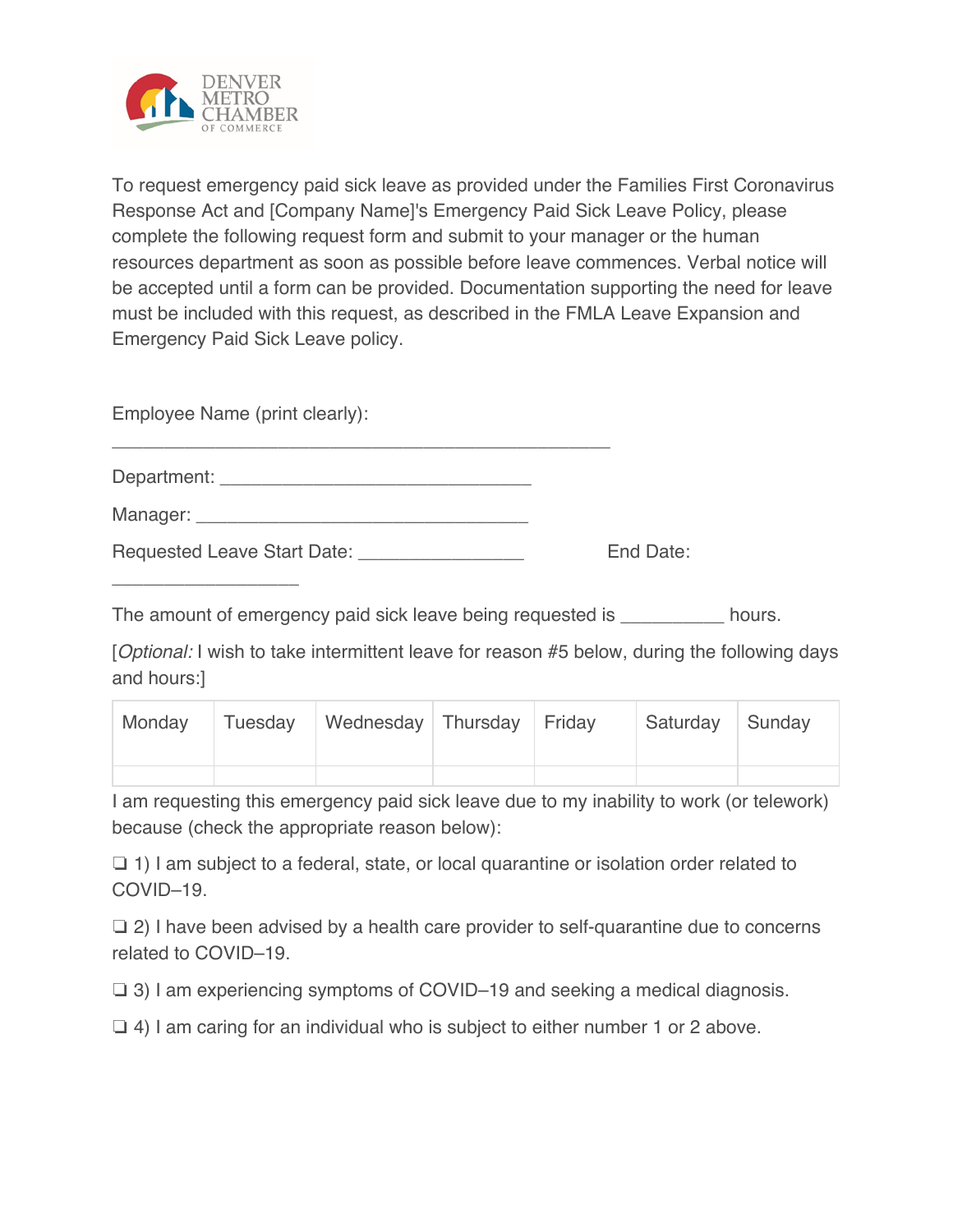

❏ 5) I am caring for my child whose primary or secondary school or place of care has been closed, or my childcare provider is unavailable due to COVID–19 precautions; and,

❏ I attest that no other suitable person is available to care for my child during the requested period of leave.

❏ I attest special circumstances exist requiring my need for leave to care for a child ages 15-17.

❏ 6) I am experiencing another substantially similar condition specified by the secretary of health and human services.

I have attached documentation supporting my need for leave.

|      | Date |
|------|------|
|      |      |
|      |      |
|      |      |
|      | Date |
|      |      |
|      |      |
|      |      |
| Date |      |
|      |      |

## **Employee Statement Supporting Leave**

I,  $\frac{1}{2}$  , provide the following information in support of my request for emergency paid sick leave (complete all that apply):

## **Leave due to a government-issued quarantine or isolation order**

Name of the issuing government agency for the quarantine or isolation order:

\_\_\_\_\_\_\_\_\_\_\_\_\_\_\_\_\_\_\_\_\_\_\_\_\_\_\_\_\_\_\_\_\_\_\_\_\_\_\_\_\_\_\_\_\_\_\_\_\_\_\_\_\_\_\_ Effective dates of the order:  $\blacksquare$ 

**Leave due to a health care provider's advice to self-quarantine**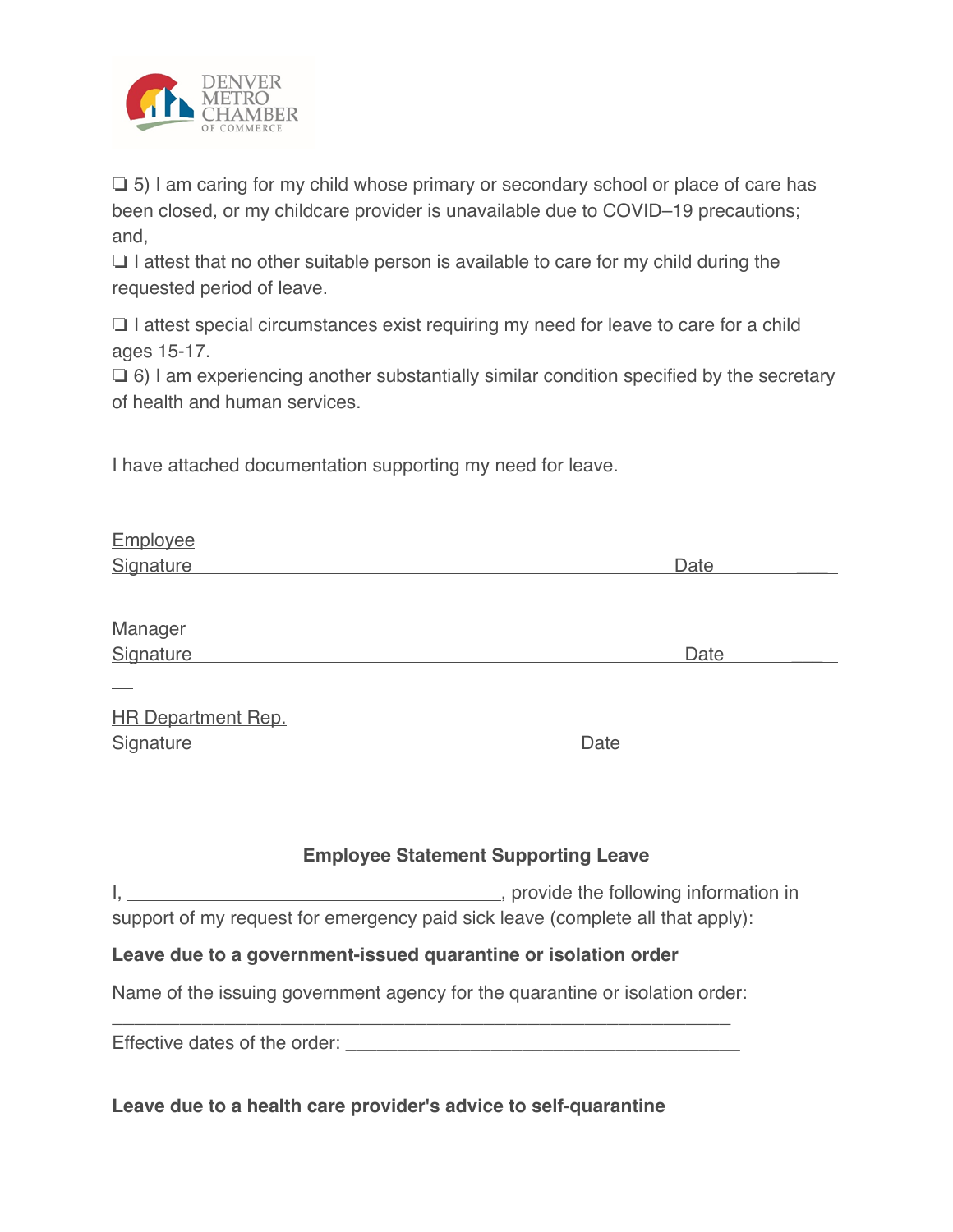

| Provide details regarding the need for this leave:                                                                                                                                                                                                                                                 |              |
|----------------------------------------------------------------------------------------------------------------------------------------------------------------------------------------------------------------------------------------------------------------------------------------------------|--------------|
| Leave due to a substantially similar condition specified by the secretary of health<br>and human services                                                                                                                                                                                          |              |
| The special circumstances requiring my need for leave to care for a child ages 15-17<br>are:                                                                                                                                                                                                       |              |
| No other suitable person is available to care for my child for the requested leave period<br>due to:<br><u> 1989 - Johann Stoff, amerikansk politiker (* 1908)</u>                                                                                                                                 |              |
|                                                                                                                                                                                                                                                                                                    |              |
|                                                                                                                                                                                                                                                                                                    |              |
| Name and age of child or children I am needed to care for:                                                                                                                                                                                                                                         |              |
| Name of child caregiver unavailable due to concerns related to COVID-19:                                                                                                                                                                                                                           |              |
| Name of school or place of care:                                                                                                                                                                                                                                                                   |              |
| Leave due to a school or place of child care closed due to COVID-19                                                                                                                                                                                                                                |              |
| Name and relation of the individual who I am needed to care for:<br>Name: \\connect{\math{\math{\math{\math{\math{\math{\math{\math{\math{\math{\math{\math{\math{\math{\math{\math{\math{\math{\math{\math{\math{\math{\math{\math{\math{\math{\math{\math{\math{\math{\math{\math{\math{\math{\m |              |
| Written documentation is available and attached: $\square$ Yes                                                                                                                                                                                                                                     | $\square$ No |
|                                                                                                                                                                                                                                                                                                    |              |
| Name of the health care provider advising me or the individual I am caring for to                                                                                                                                                                                                                  |              |

\_\_\_\_\_\_\_\_\_\_\_\_\_\_\_\_\_\_\_\_\_\_\_\_\_\_\_\_\_\_\_\_\_\_\_\_\_\_\_\_\_\_\_\_\_\_\_\_\_\_\_\_\_\_\_\_\_\_\_\_\_

\_\_\_\_\_\_\_\_\_\_\_\_\_\_\_\_\_\_\_\_\_\_\_\_\_\_\_\_\_\_\_\_\_\_\_\_\_\_\_\_\_\_\_\_\_\_\_\_\_\_\_\_\_\_\_\_\_\_\_\_\_